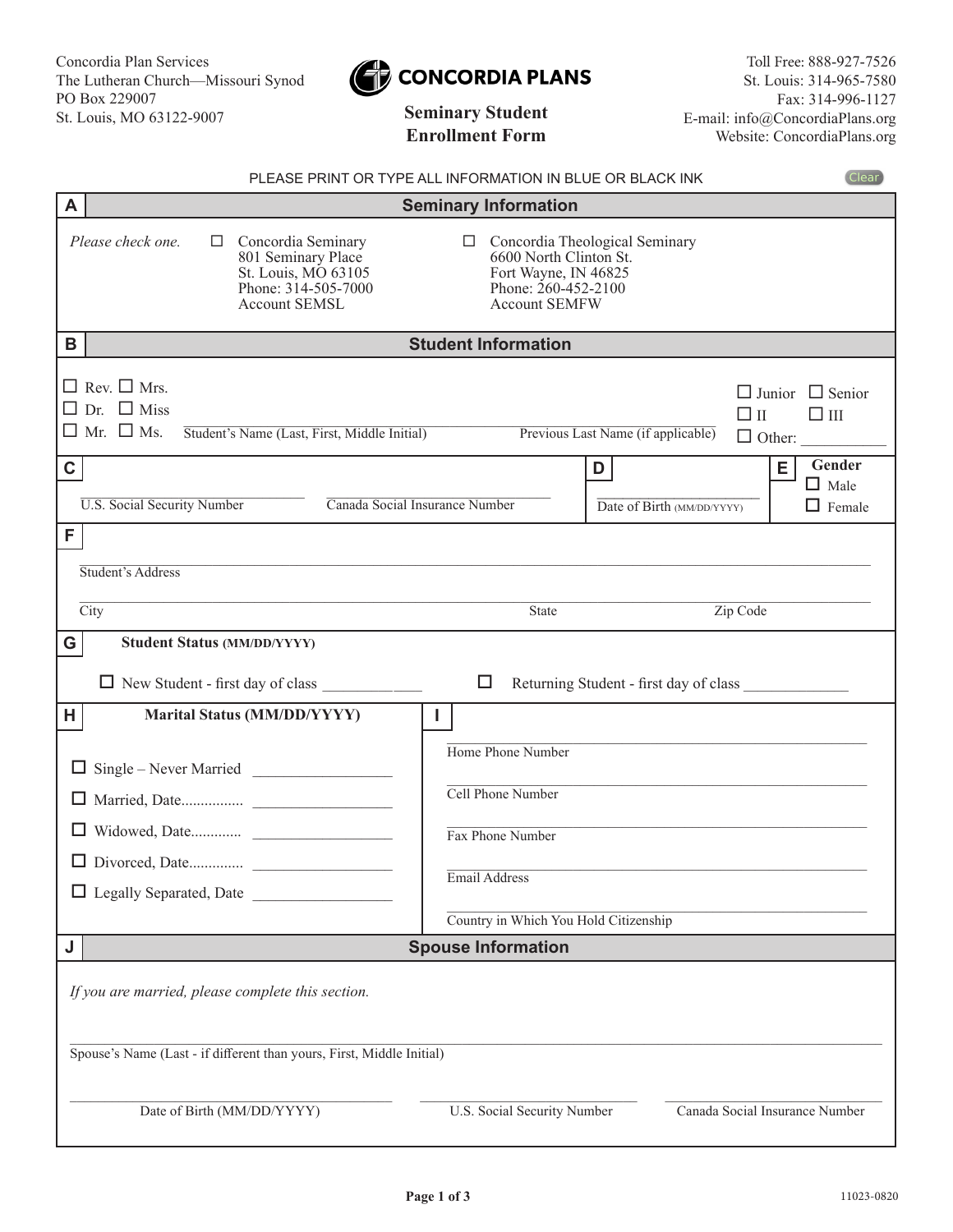| ц. | <b>Child(ren) Information</b> |  |
|----|-------------------------------|--|
|----|-------------------------------|--|

Your must complete this section to enroll your eligible child(ren). Dependent eligibility for the Concordia Health Plan (CHP) will be considered for :

- your biological, legally adopted, step, and foster child(ren)
- your child up to age 26, regardless of student, marital or disabled status (you may be required to submit a birth certificate or legal documentation)
- your unmarried totally disabled child(ren) who became disabled before attaining age 26 (subject to approval and you may be required to submit a birth certificate or legal documentation)
- in certain situations, grandchild(ren) or step-grandchild(ren). Contact Concordia Plan Services at 888-927-7526 for information.

## **THE FOLLOWING CHILD(REN) IS/ARE TO BE ENROLLED IN THE CHP:**

- *• If listing more children than space provided, attach sheet giving information as requested below.*
- *• If adding a newborn, do not wait for a Social Security number (SSN) to be issued to add the child. Once the newborn's SSN is issued, submit it to Concordia Plan Services.*

| <b>Dependent's Full Name</b> | Relationship | Date of Birth | <b>Social Security Number</b> |
|------------------------------|--------------|---------------|-------------------------------|
|                              |              |               |                               |
|                              |              |               |                               |
|                              |              |               |                               |
|                              |              |               |                               |
|                              |              |               |                               |

## **M Concordia Health Plan (CHP) Enrollment**

Application for enrollment must be made within 60 days of your initial eligibility date, otherwise late enrollment rules apply and coverage may be denied. All students in residential programs taking 7 credit hours or more, on vicarage, deaconess students during internship, students approved for a foreign exchange program, residential STM and PhD students carrying 6 or more credit hours, full-time residential students working on a dissertation or preparing for exams, and international students are eligible for and required to enroll themselves in the CHP, unless they provide an eligible opt-out reason. (Eligible opt-out reasons are listed in the "Reason for Non-Enrollment" section of this form.) Enrollment of eligible dependents is optional. If your spouse is on active duty in any military force of any country, they are not eligible to be enrolled as a dependent.

#### **YES, Enroll me in the CHP**  *Check one class of coverage.*

 $\Box$  Self Only (Class 1)  $\Box$  Self and Spouse (Class 2)  $\Box$  Self and Child(ren) (Class 3)  $\Box$  Self, Spouse, and Child(ren) (Class 4)

### **IMPORTANT NOTICE**

If you and/or your spouse and/or eligible child(ren) do not enroll at this time, the "Reason for Non-Enrollment" section included in this enrollment form must be completed. Any future request for CHP enrollment for you and/or your eligible dependent(s) will be subject to the plan provisions in effect at the time coverage is requested, which may include having to wait for an open enrollment period or satisfying requirements for a special enrollment date.<br>
NO, I do not wish to enroll in the CHP.

*Complete Section N below.*

|         |        |                     | Place a check mark on the line next to the reason you, your spouse, or dependent child(ren) are declining CHP coverage.                                                                     |
|---------|--------|---------------------|---------------------------------------------------------------------------------------------------------------------------------------------------------------------------------------------|
|         |        | Dependent Dependent |                                                                                                                                                                                             |
| Student | Spouse | Child(ren)          |                                                                                                                                                                                             |
|         |        |                     | Covered under spouse's or parent's group health plan (coverage by virtue of employment, including<br>military service).                                                                     |
|         |        |                     | Covered as a dependent under my spouse who is also enrolled in CHP as a worker.                                                                                                             |
|         |        |                     | Covered under a military plan (TRICARE) as a retiree, a state mandated health plan (e.g., Hawaii), or<br>another country's mandatory health plan while residing outside the United States   |
|         |        |                     | Covered under a Medicare supplemental plan or other government plan (e.g., Medicaid).                                                                                                       |
|         |        |                     | Covered under a former employer's health plan or COBRA plan.                                                                                                                                |
|         |        |                     | Covered under non-LCMS employer's health plan.                                                                                                                                              |
|         |        |                     | Purchased coverage through the Health Insurance Marketplace made available by the Affordable Care Act<br>and was eligible for a Premium Tax Credit at the time such coverage was purchased. |
| NA      |        |                     | Other reason                                                                                                                                                                                |
|         |        |                     |                                                                                                                                                                                             |

**N Reason for Non-Enrollment in the Concordia Health Plan**